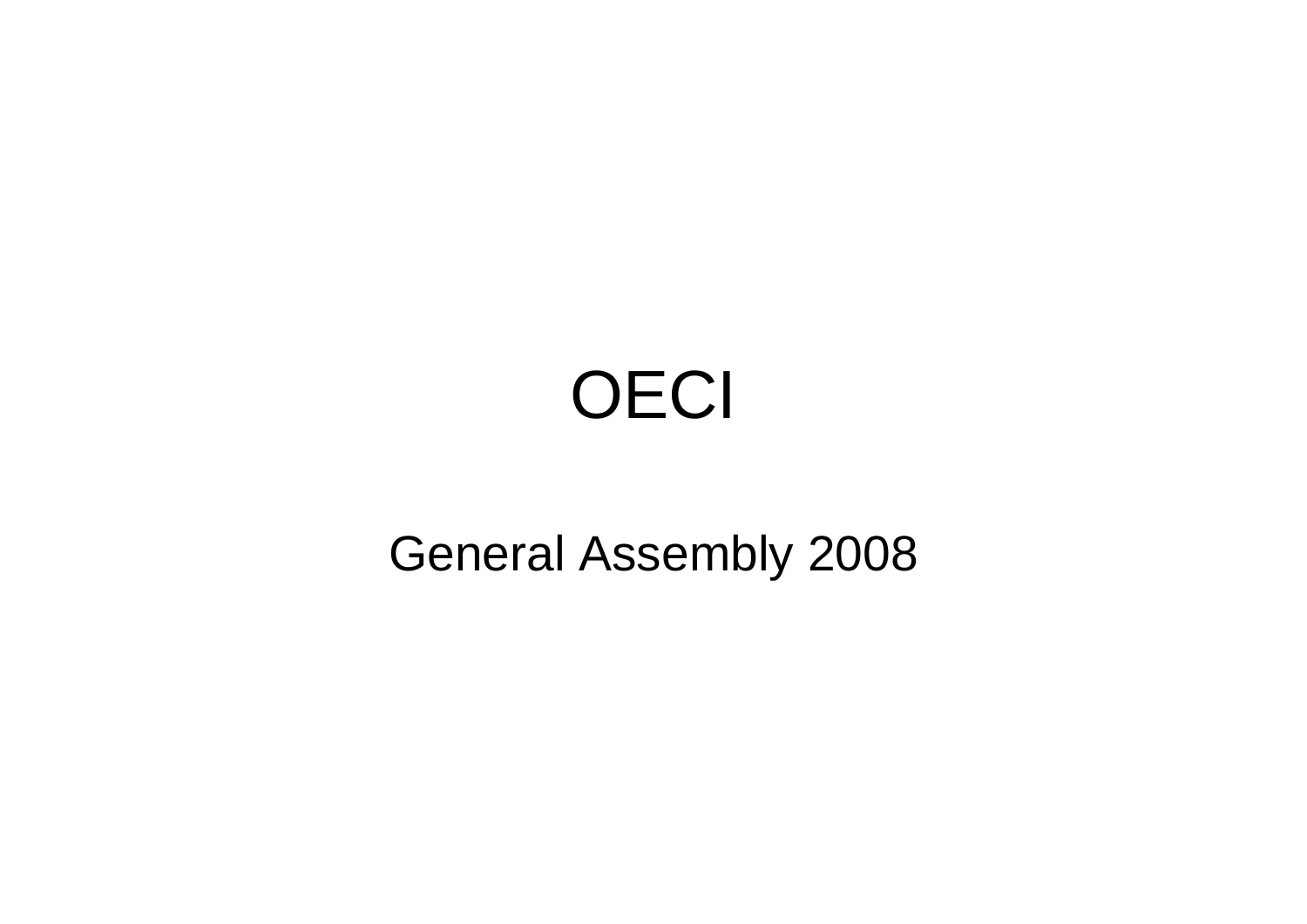## **Workshops**

- Late effects of cancer treatments –Budapest
- Communication with patient organizations –Avignon
- Accreditation Genua
- Accreditation Budapest
- Accreditation Genua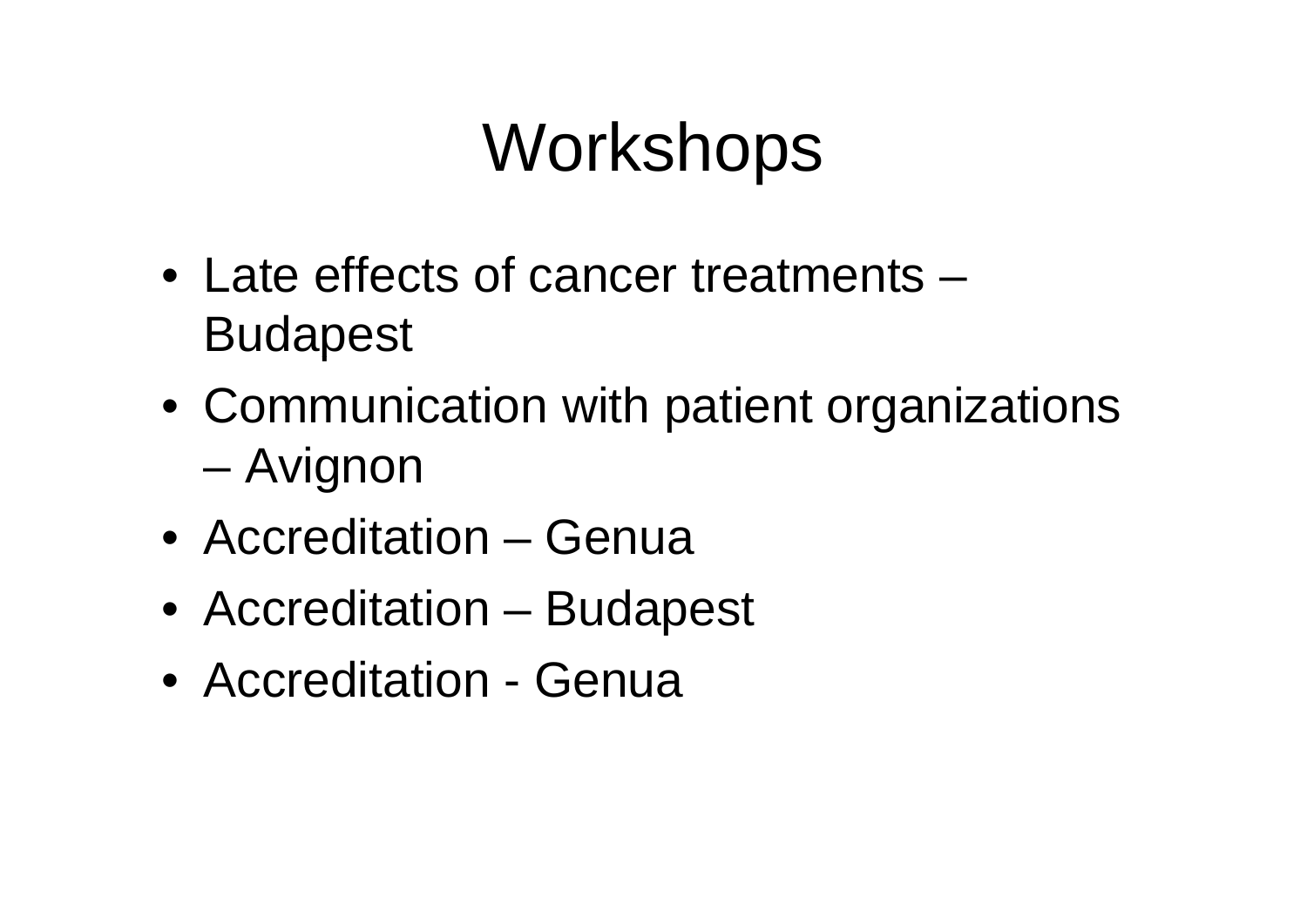### Other events

- ECCO
- Eurocan
- Stockholm Declaration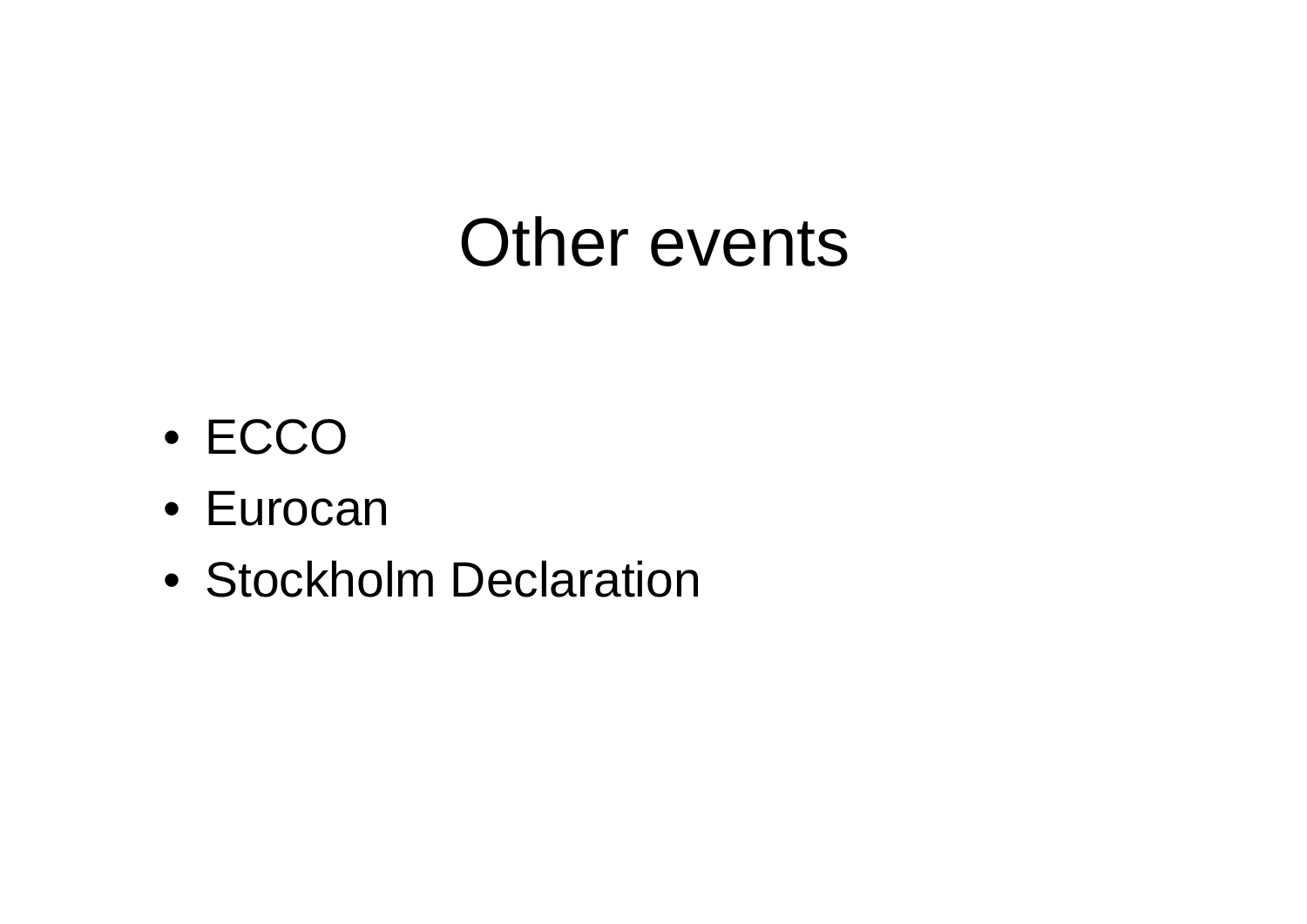

- Suboptimal integration of the research process
- Lack of critical mass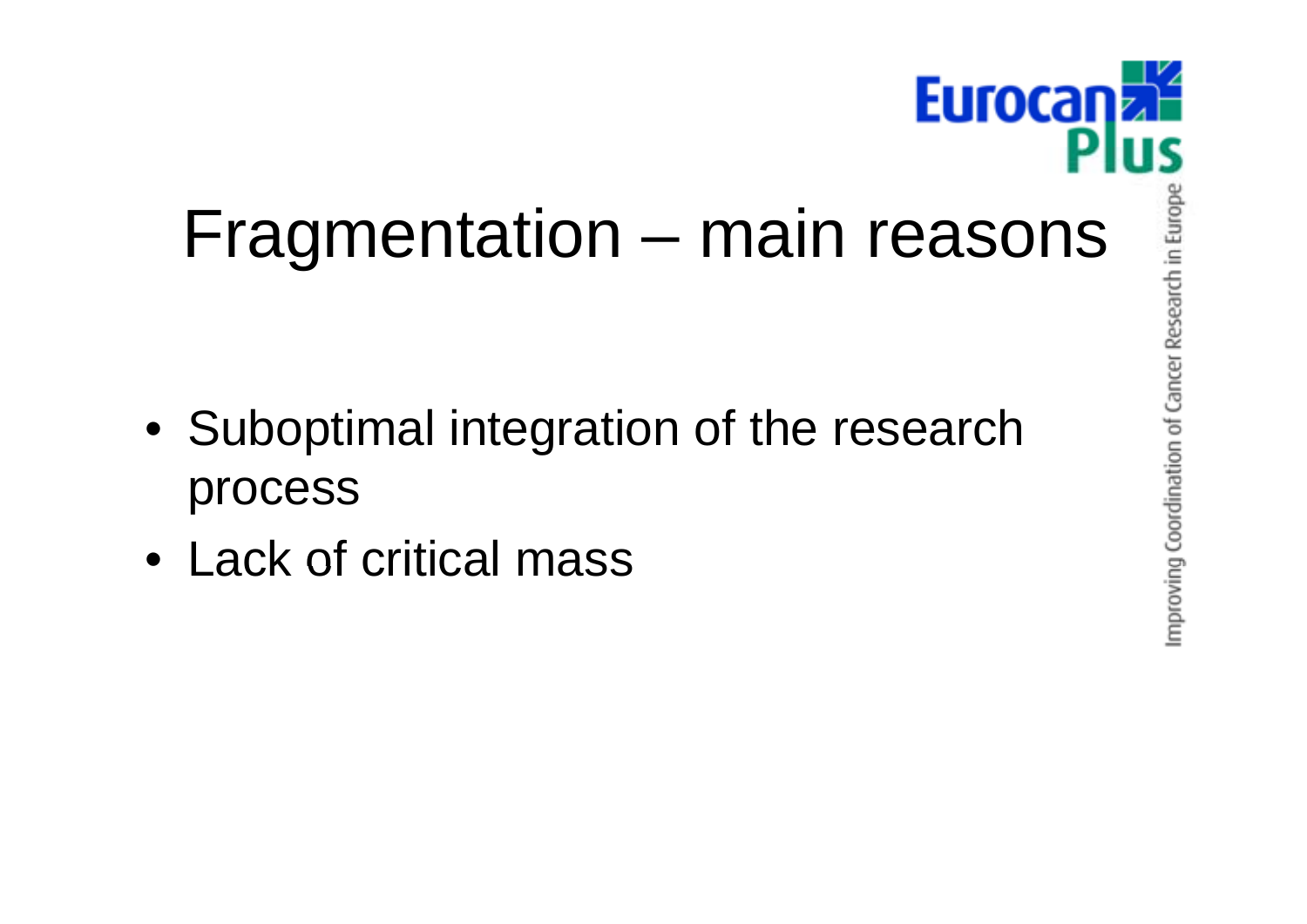## Translational research

- A research continuum from basic research through preclinical and clinical research and implementation and evaluation in the routine care
- Transforms scientific discoveries arising from laboratory, clinical or population studies into clinical applications to reduce cancer incidence, morbidity, and mortality

**Euroca**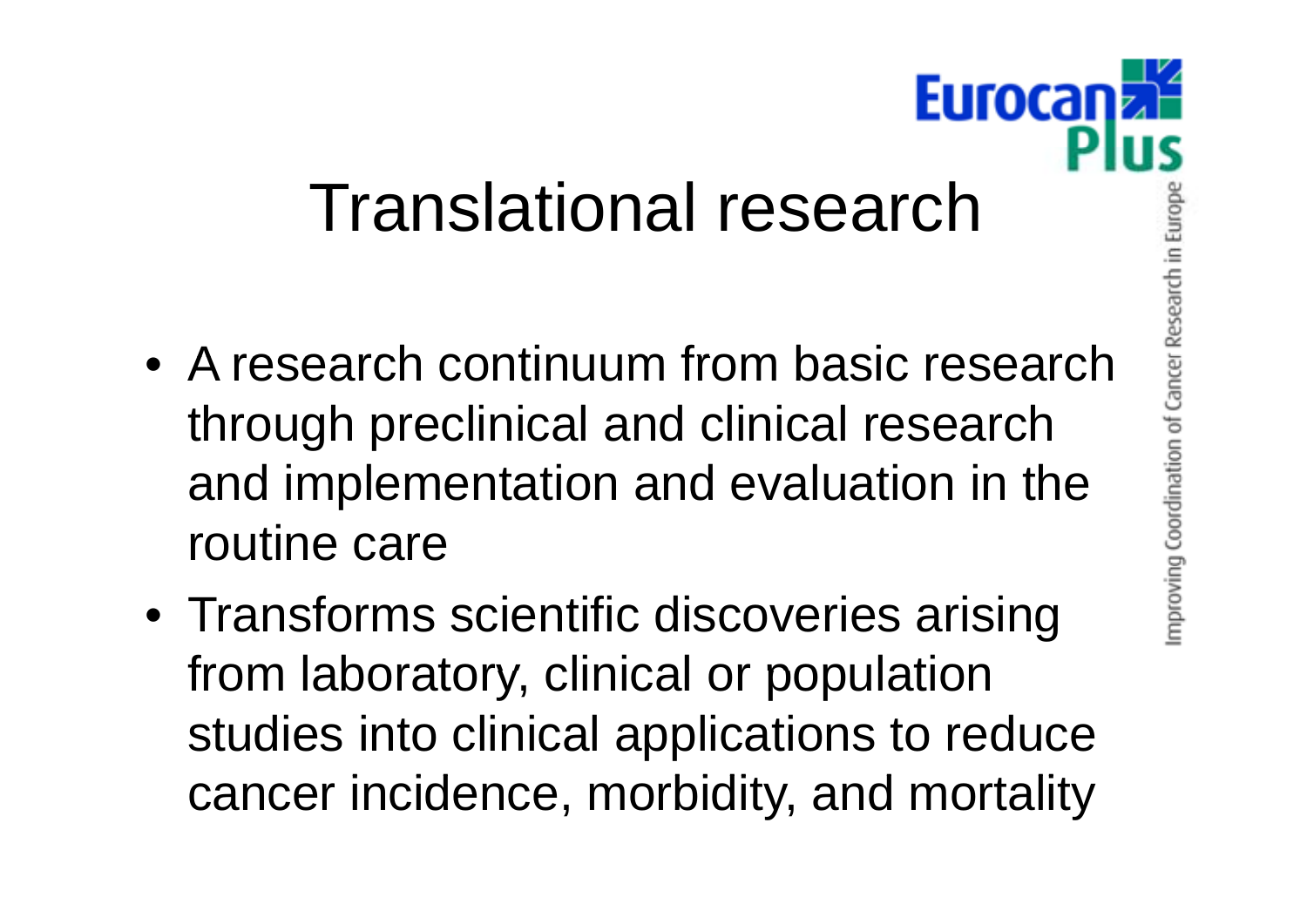

### Comprehensive Cancer Center CCC

- A structure in which cancer care and prevention are integrated with research and education
- Mission–– innovation of cancer care and prevention. Prerequisites are both high quality of care and translational research
- In a CCC cancer research and innovation are linked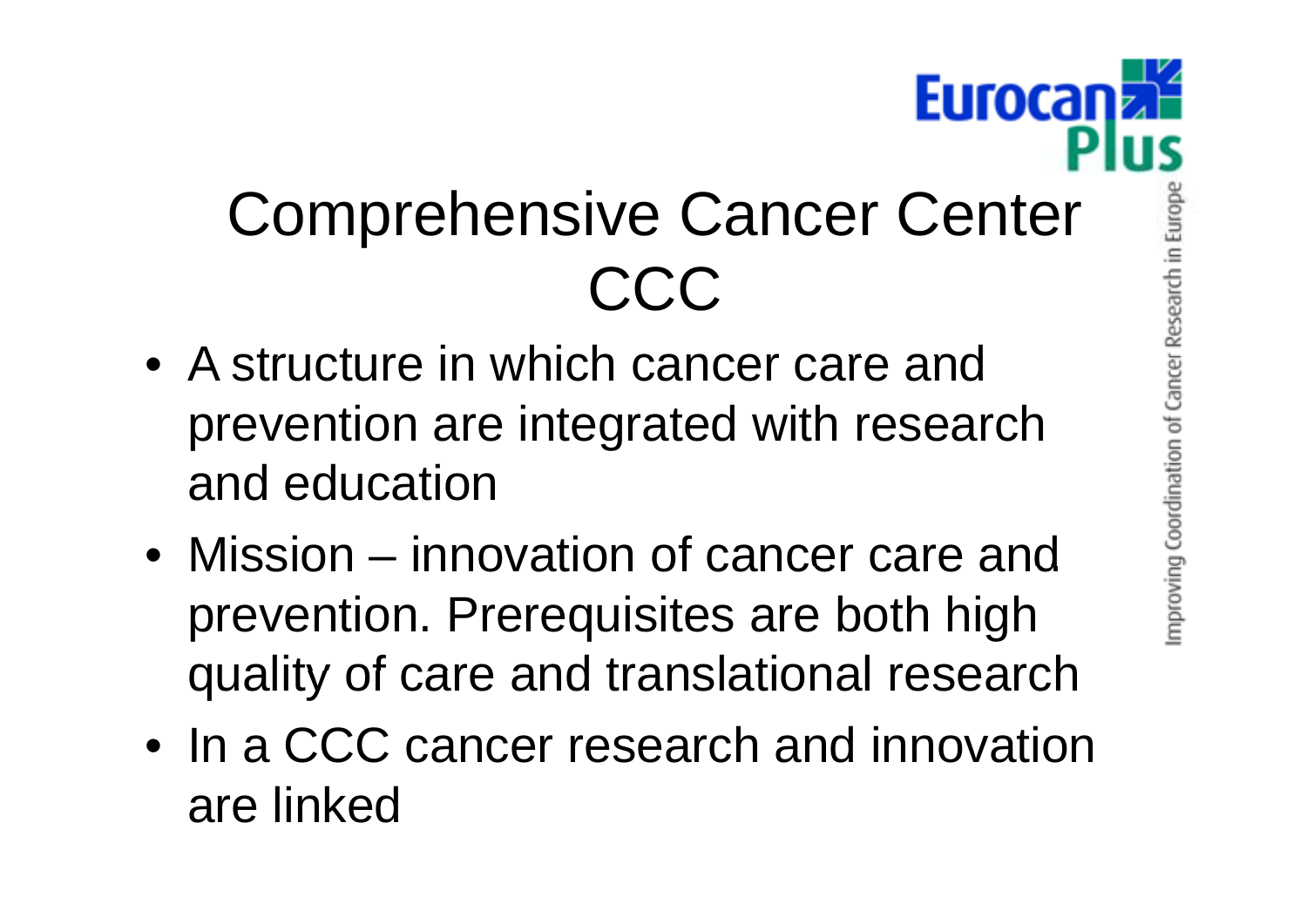## Critical mass – an increasing problem

- Collaboration between research groups is not enough
- Collaboration between centers is mandatory to guarantee infrastructure support and reach critical mass for most areas of cancer research

**Euroca**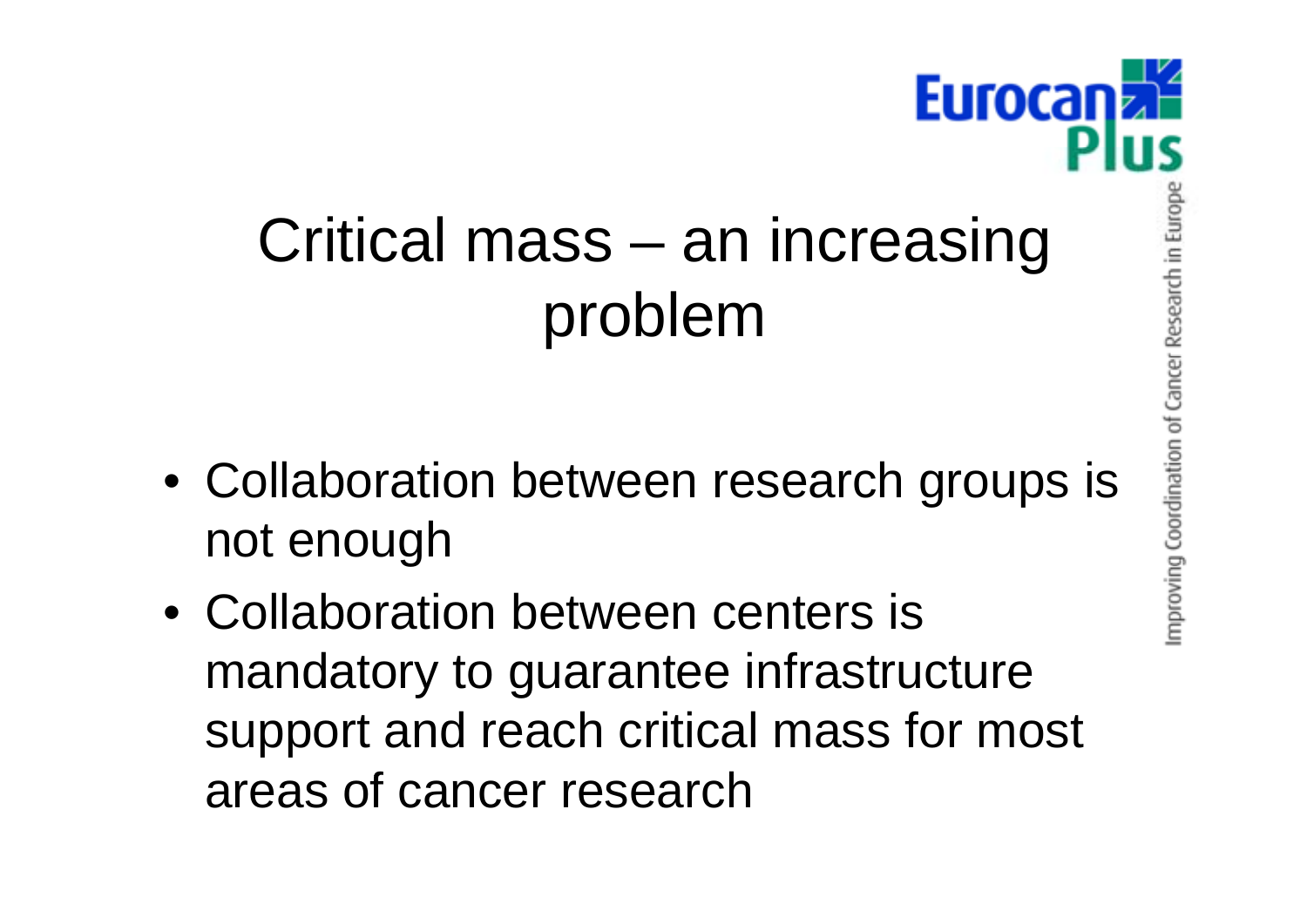#### A European platform for translational cancer research

- A network of CCCs with a strong research a genda
- A linkage to basic/preclinical research centers
- The Stockholm Declaration

**Eurocani**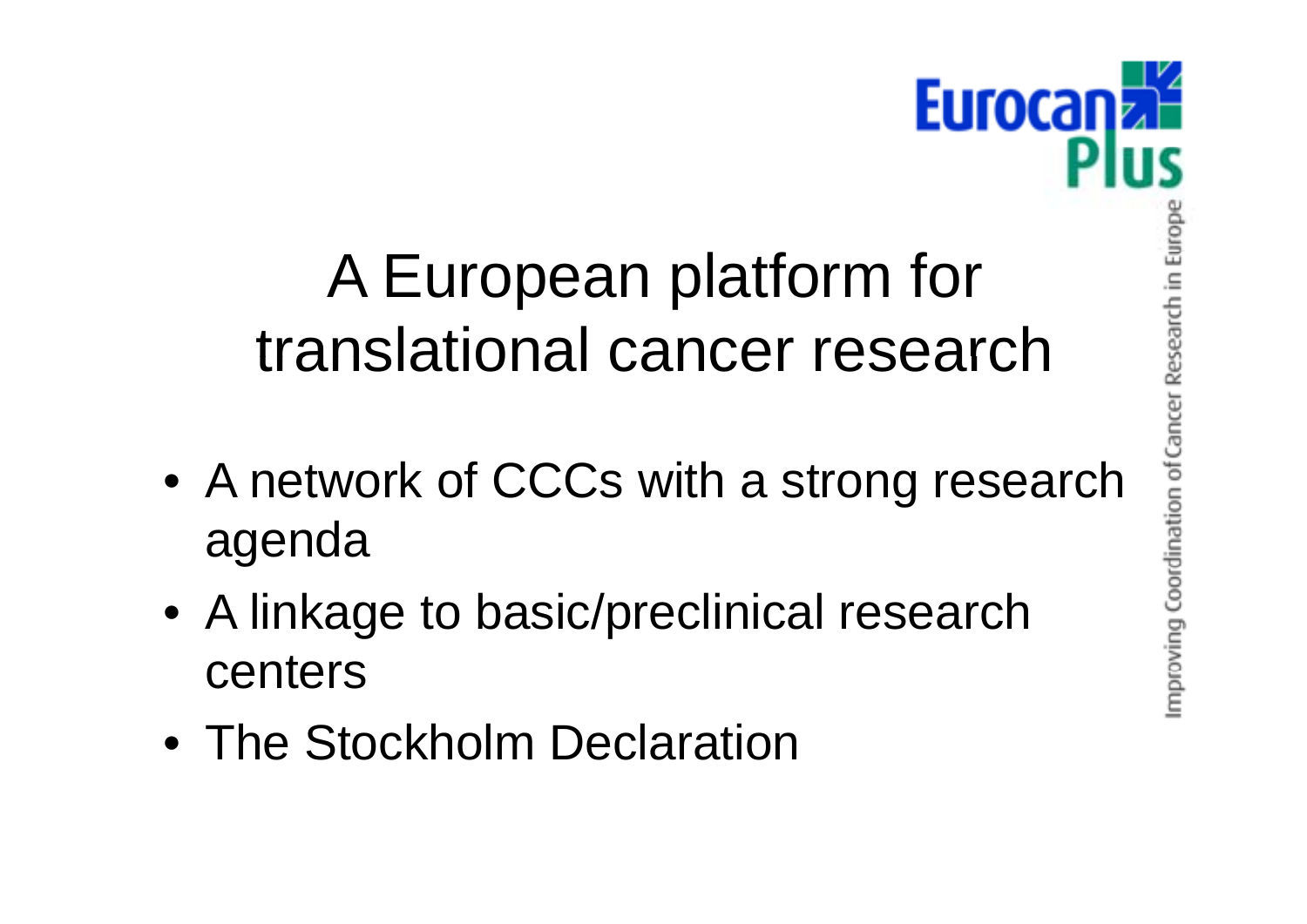# Missions



- Define and coordinate specific areas for research collaboration
- Harmonize and share infrastructures and competences
- Optimize information exchange between the centers
- Improve mobility of researchers within the platform